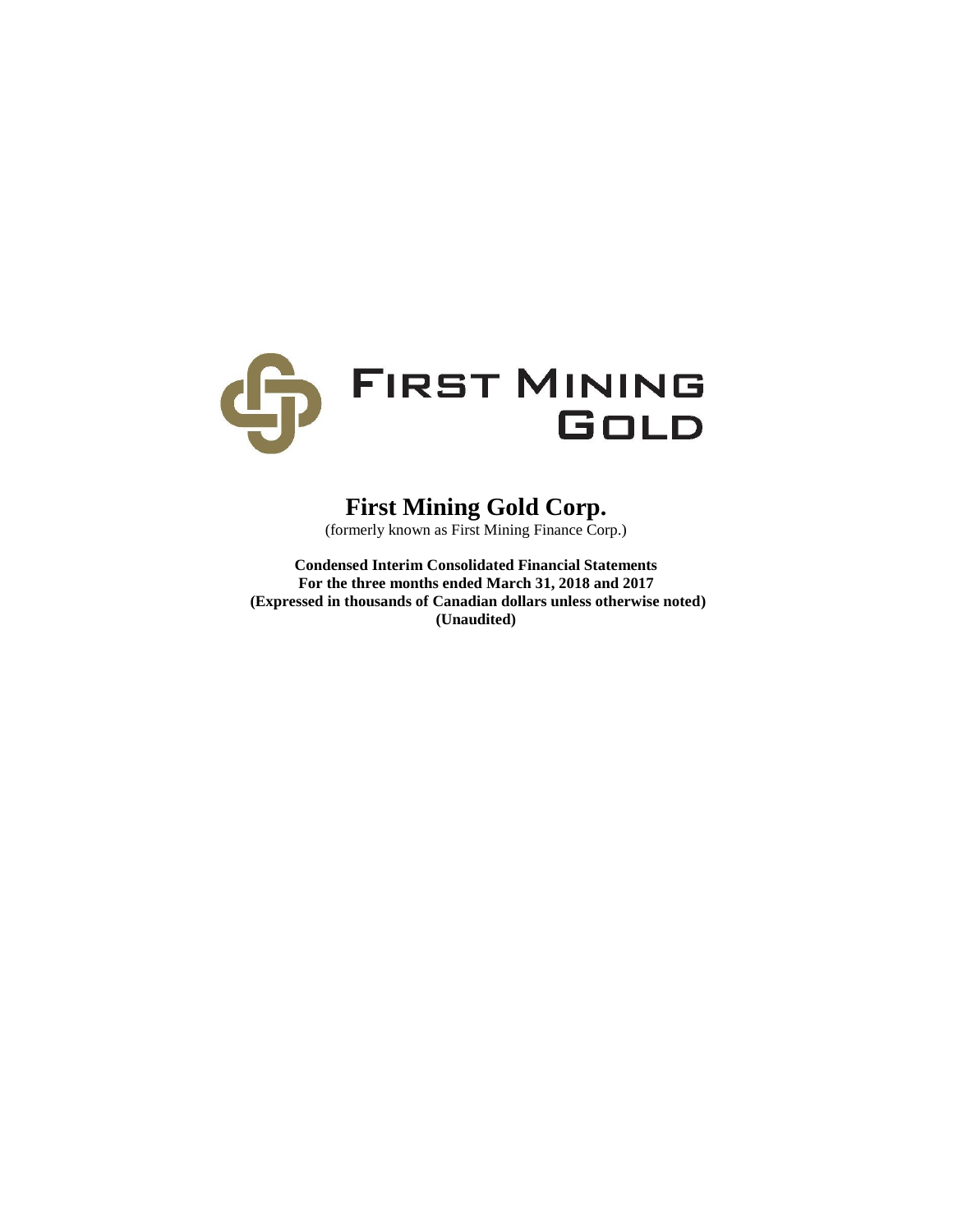(formerly known as First Mining Finance Corp.) INTERIM CONSOLIDATED STATEMENTS OF FINANCIAL POSITION AS AT MARCH 31, 2018 AND DECEMBER 31, 2017 (Expressed in thousands of Canadian dollars unless otherwise noted) (Unaudited)

|                                                   | March 31,        |      | December 31, |
|---------------------------------------------------|------------------|------|--------------|
|                                                   | 2018             |      | 2017         |
| <b>ASSETS</b>                                     |                  |      |              |
| Current                                           |                  |      |              |
| Cash and cash equivalents                         | \$<br>12,289     | \$   | 15,400       |
| Accounts and other receivables                    | 320              |      | 435          |
| Prepaid expenditures                              | 573              |      | 372          |
| Marketable securities (Note 3)                    | 4,255            |      | 4,277        |
| <b>Total current assets</b>                       | 17,437           |      | 20,484       |
| <b>Non-current</b>                                |                  |      |              |
| Mineral properties (Note 4)                       | 243,895          |      | 239,871      |
| Mineral property investments (Note 5)             | 4,417            |      | 4,417        |
| Property and equipment                            | 753              |      | 772          |
| <b>Reclamation deposit</b>                        | 116              |      | 116          |
| Accounts and other receivables                    | 86               |      | 77           |
| <b>Total non-current assets</b>                   | 249,267          |      | 245,253      |
| <b>TOTAL ASSETS</b>                               | \$<br>266,704    | - \$ | 265,737      |
| <b>LIABILITIES</b>                                |                  |      |              |
| <b>Current</b>                                    |                  |      |              |
| Accounts payable and accrued liabilities (Note 6) | \$<br>$1,421$ \$ |      | 1,083        |
| <b>SHAREHOLDERS' EQUITY</b>                       |                  |      |              |
| Share capital (Note 7)                            | 274,679          |      | 272,501      |
| Warrant and share-based payment reserve (Note 7)  | 29,681           |      | 27,607       |
| Accumulated other comprehensive loss              | (3, 914)         |      | (4,043)      |
| Accumulated deficit                               | (35, 163)        |      | (31, 411)    |
| <b>Total shareholders' equity</b>                 | 265,283          |      | 264,654      |
| TOTAL LIABILITIES AND SHAREHOLDERS' EQUITY        | \$<br>266,704    | \$   | 265,737      |
| Subsequent events (Note 12)                       |                  |      |              |

The consolidated financial statements were approved by the Board of Directors:

Signed: "Keith Neumeyer", Director Signed: "Raymond Polman", Director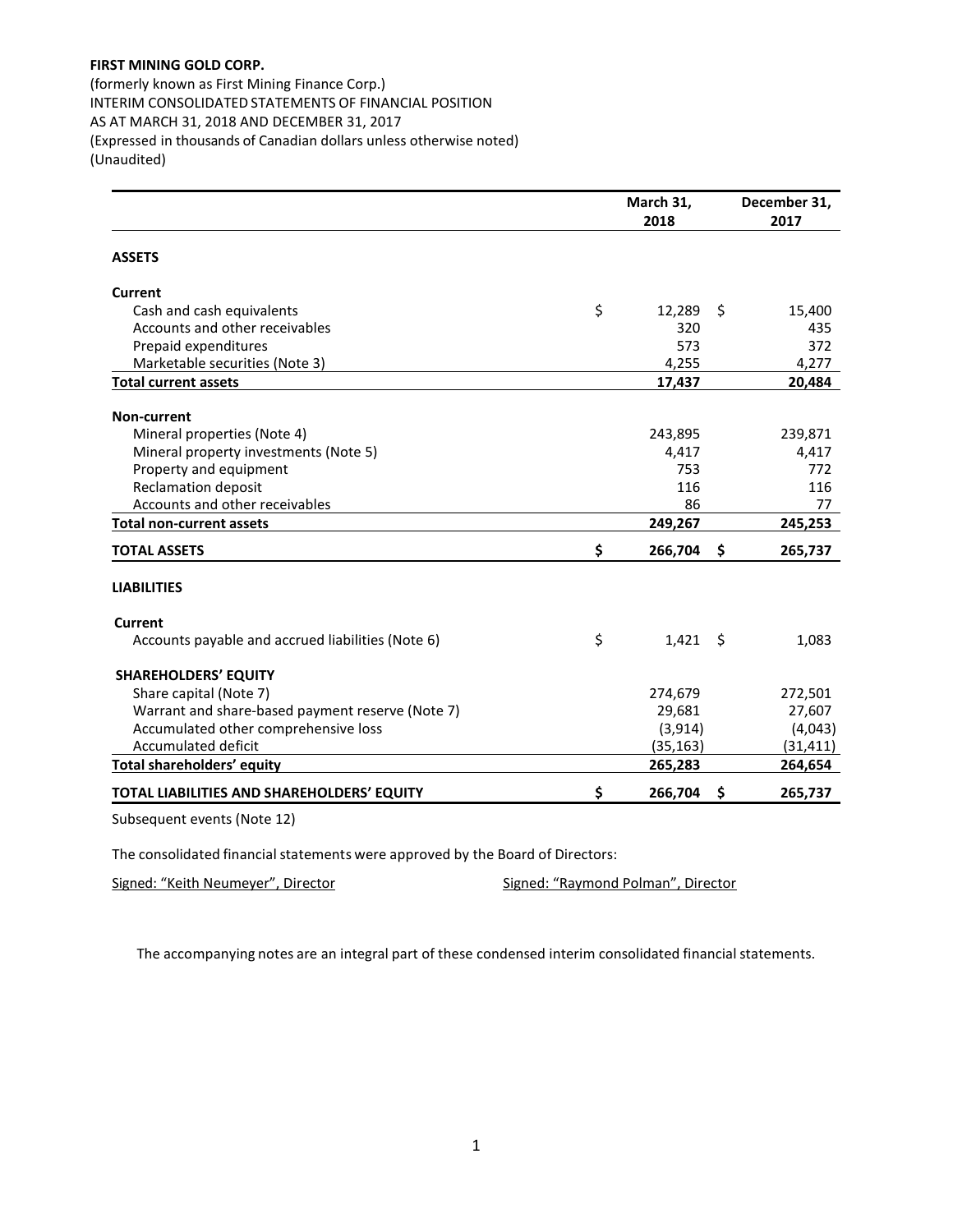(formerly known as First Mining Finance Corp.) INTERIM CONSOLIDATED STATEMENTS OF NET LOSS AND COMPREHENSIVE LOSS FOR THE THREE MONTHS ENDED MARCH 31, 2018 AND 2017 (Expressed in thousands of Canadian dollars unless otherwise noted) (Unaudited)

|                                                  | Three months ended March 31, |              |         |             |
|--------------------------------------------------|------------------------------|--------------|---------|-------------|
|                                                  |                              | 2018         |         | 2017        |
| <b>EXPENDITURES (Note 8)</b>                     |                              |              |         |             |
| General and administration                       | \$                           | 2,436        | \$      | 4,030       |
| Exploration and evaluation                       |                              | 268          |         | 1,264       |
| Investor relations and marketing communications  |                              | 736          |         | 1,080       |
| Corporate development and due diligence          |                              | 327          |         | 287         |
| Loss from operational activities                 |                              | (3,767)      |         | (6,661)     |
| <b>OTHER ITEMS</b>                               |                              |              |         |             |
| Foreign exchange gain (loss)                     |                              | 2            |         | (32)        |
| Interest and other expenses                      |                              | (45)         |         | (63)        |
| Interest and other income                        |                              | 58           |         | 103         |
| Net loss for the period                          | \$                           | $(3,752)$ \$ |         | (6, 653)    |
| <b>OTHER COMPREHENSIVE INCOME (LOSS)</b>         |                              |              |         |             |
| Items that will not be reclassified to net loss: |                              |              |         |             |
| Marketable securities fair value loss (Note 3)   |                              | (22)         |         | (1, 243)    |
| Items that may be reclassified to net loss:      |                              |              |         |             |
| Currency translation adjustment                  |                              | 151          |         | (24)        |
| Other comprehensive income (loss)                |                              | 129          |         | (1, 267)    |
| Total comprehensive loss for the period          | \$                           | $(3,623)$ \$ |         | (7, 920)    |
| Basic and diluted loss per share (in dollars)    | \$                           | (0.01)       | $\zeta$ | (0.01)      |
| Weighted average number of shares                |                              |              |         |             |
| outstanding - Basic and Diluted                  |                              | 556,009,949  |         | 541,710,089 |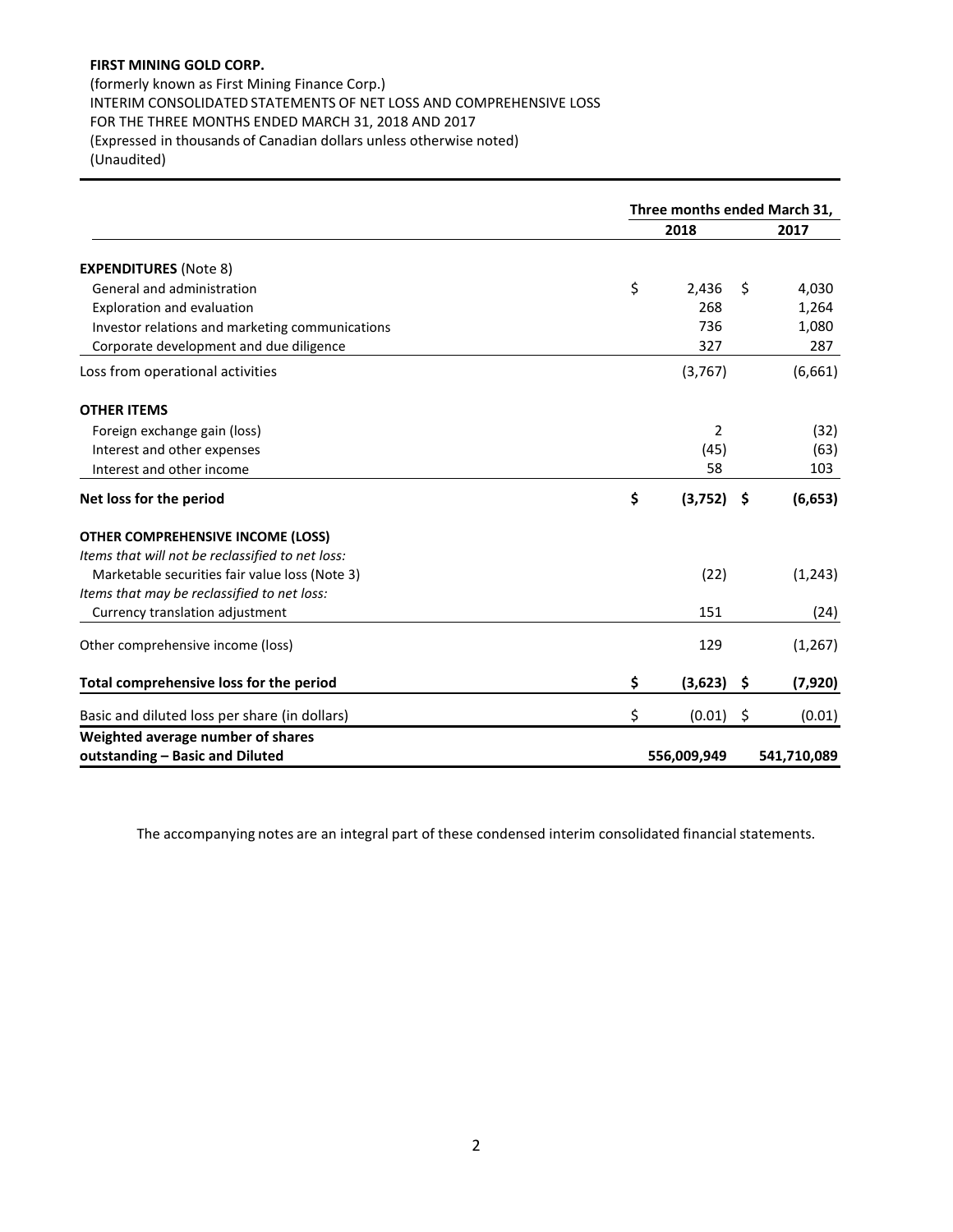(formerly known as First Mining Finance Corp.) INTERIM CONSOLIDATED STATEMENTS OF CASH FLOWS FOR THE THREE MONTHS ENDED MARCH 31, 2018 AND 2017 (Expressed in thousands of Canadian dollars unless otherwise noted) (Unaudited)

|                                                          | Three months ended March 31, |          |  |
|----------------------------------------------------------|------------------------------|----------|--|
|                                                          | 2018                         | 2017     |  |
| Cash flows from operating activities                     |                              |          |  |
| Net loss for the period                                  | \$<br>$(3,752)$ \$           | (6,653)  |  |
| Adjustments for:                                         |                              |          |  |
| Depreciation                                             | 54                           | 73       |  |
| Unrealized foreign exchange loss                         | 3                            | 25       |  |
| Share-based payments (Note 7(d))                         | 2,528                        | 5,294    |  |
| Accrued interest receivable and other income             |                              | (44)     |  |
| Accrued interest payable and other expenses              | 42                           | 60       |  |
| Operating cash flows before movements in working capital | (1, 125)                     | (1, 245) |  |
| Changes in non-cash working capital items:               |                              |          |  |
| Decrease (increase) in accounts and other receivables    | 102                          | (213)    |  |
| Increase in prepaid expenditures                         | (250)                        | (43)     |  |
| Increase in accounts payables and accrued liabilities    | 381                          | 633      |  |
| Total cash used in operating activities                  | (892)                        | (868)    |  |
| Cash flows from investing activities                     |                              |          |  |
| Property and equipment purchases                         | (34)                         | (192)    |  |
| Mineral property expenditures                            | (3,044)                      | (3, 397) |  |
| Purchase of marketable securities                        |                              | (473)    |  |
| Cash expended in acquisitions                            |                              | (250)    |  |
| Total cash used in investing activities                  | (3,078)                      | (4, 312) |  |
| Cash flows from financing activities                     |                              |          |  |
| Proceeds from exercise of warrants and stock options     | 836                          | 352      |  |
| Repayments of loans payable                              |                              | (233)    |  |
| Total cash provided by financing activities              | 836                          | 119      |  |
| Foreign exchange effect on cash                          | 23                           | (17)     |  |
| Change in cash and cash equivalents                      | (3, 111)                     | (5,078)  |  |
| Cash and cash equivalents, beginning                     | 15,400                       | 33,157   |  |
| Cash and cash equivalents, ending                        | \$<br>\$<br>12,289           | 28,079   |  |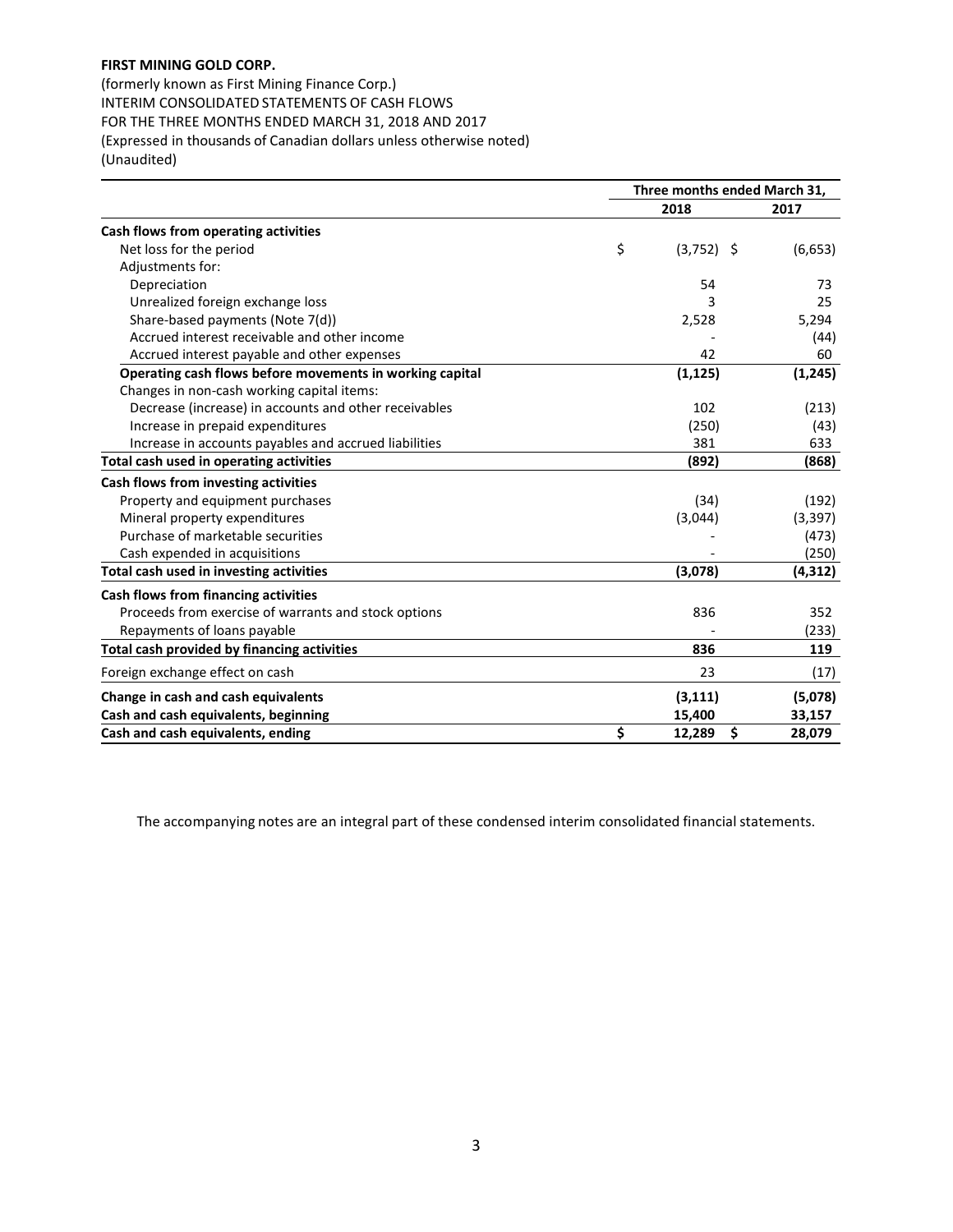(formerly known as First Mining Finance Corp.) INTERIM CONSOLIDATED STATEMENTS OF CHANGES IN EQUITY FOR THE THREE MONTHS ENDED MARCH 31, 2018 AND 2017 (Expressed in thousands of Canadian dollars unless otherwise noted) (Unaudited)

|                                                    | Number of<br>common<br>shares | Capital<br>stock         | Warrant<br>reserve       | Share-based<br>payment<br>reserve | Accumulated<br>other<br>comprehensive<br>loss | Accumulated<br>deficit | <b>Total</b> |
|----------------------------------------------------|-------------------------------|--------------------------|--------------------------|-----------------------------------|-----------------------------------------------|------------------------|--------------|
| Balance as at December 31, 2016                    | 539,439,736 \$                | 262,876 \$               | $15,361$ \$              | $8,582$ \$                        | $(364)$ \$                                    | $(20, 227)$ \$         | 266,228      |
| Shares issued on acquisition of mineral properties | 2,700,000                     | 2,430                    | $\overline{a}$           |                                   |                                               |                        | 2,430        |
| Exercise of options                                | 483,234                       | 304                      | $\overline{a}$           | (125)                             |                                               |                        | 179          |
| <b>Exercise of warrants</b>                        | 845,263                       | 418                      | (244)                    | $\overline{\phantom{a}}$          |                                               |                        | 174          |
| Share-based payments                               | $\overline{a}$                |                          | $\overline{\phantom{a}}$ | 5,294                             |                                               |                        | 5,294        |
| Loss for the period                                |                               |                          |                          |                                   |                                               | (6,653)                | (6,653)      |
| Other comprehensive loss                           |                               |                          |                          |                                   | (1, 267)                                      |                        | (1, 267)     |
| Balance as at March 31, 2017                       | 543,468,233 \$                | 266,028\$                | $15,117$ \$              | 13,751 \$                         | $(1,631)$ \$                                  | $(26,880)$ \$          | 266,385      |
| Balance as at December 31, 2017                    | 552,547,616 \$                | 272,501 \$               | 15,007 \$                | $12,600$ \$                       | $(4,043)$ \$                                  | $(31, 411)$ \$         | 264,654      |
| Exercise of options (Note 7(d))                    | 164,000                       | 71                       | $\overline{\phantom{0}}$ | (44)                              |                                               |                        | 27           |
| Exercise of warrants (Note 7(c))                   | 4,760,000                     | 2,107                    | (1,298)                  | $\overline{\phantom{a}}$          |                                               |                        | 809          |
| Share-based payments                               | $\overline{a}$                | $\overline{\phantom{a}}$ | $\overline{\phantom{a}}$ | 3,416                             | $\overline{a}$                                |                        | 3,416        |
| Loss for the period                                |                               |                          | $\overline{\phantom{a}}$ | ÷                                 |                                               | (3,752)                | (3,752)      |
| Other comprehensive income                         |                               |                          |                          |                                   | 129                                           |                        | 129          |
| Balance as at March 31, 2018                       | 557,471,616 \$                | 274,679 \$               | 13,709 \$                | 15,972 \$                         | $(3,914)$ \$                                  | $(35, 163)$ \$         | 265,283      |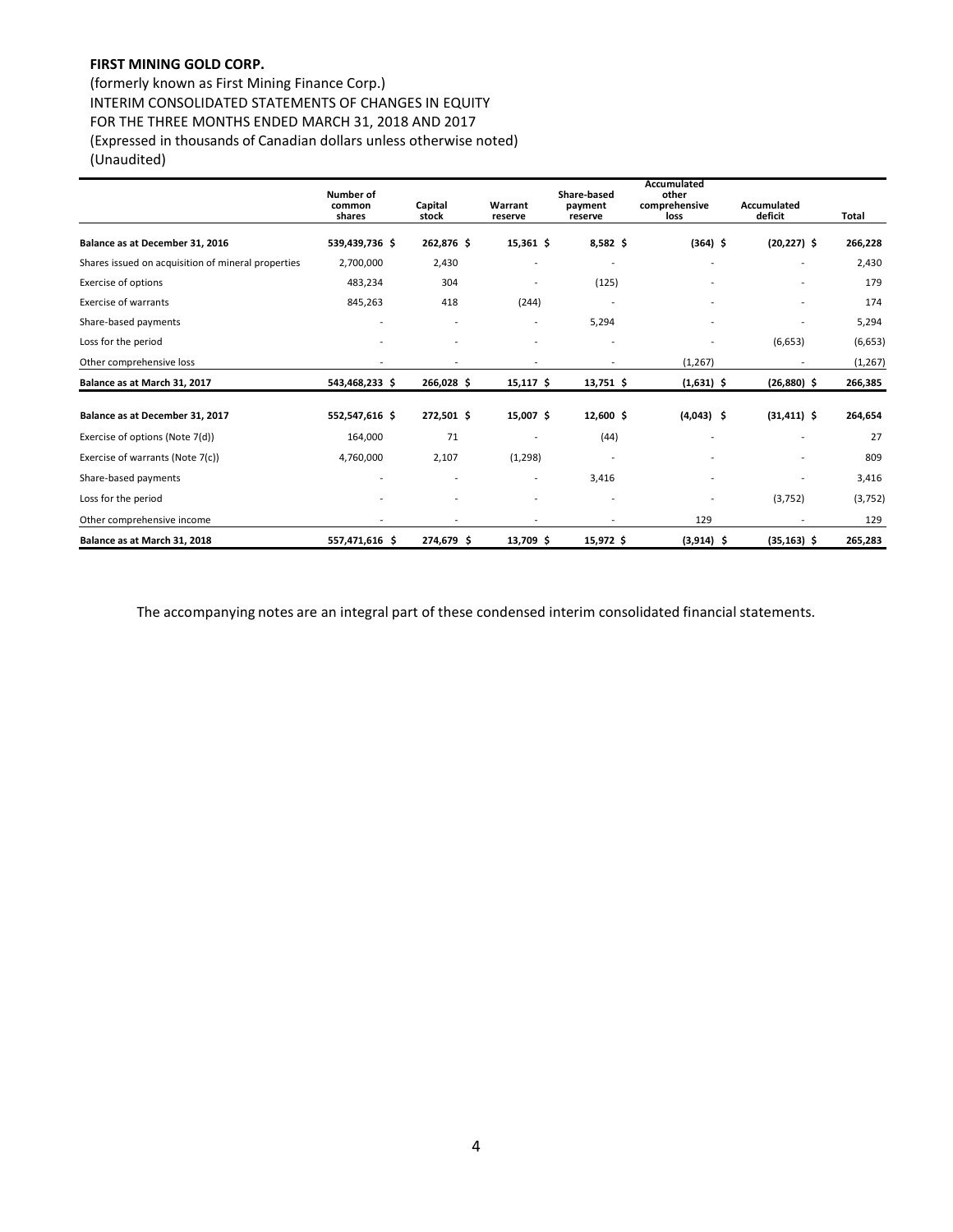## **1. NATURE OF OPERATIONS**

First Mining Gold Corp. (formerly First Mining Finance Corp.) (the "Company" or "First Mining") was incorporated on April 4, 2005. The Company changed its name to First Mining Gold Corp in January 2018.

The Company is primarily in the business of acquiring, exploring and developing North American mineral properties, focusing on gold projects. These condensed interim consolidated financial statements include the accounts of the Company and its subsidiaries. The following table highlights the Company's material subsidiaries together with their projects:

| Name of the subsidiary       | Ownership<br>Percentage | Project                                                                                                                                  | Location                 |
|------------------------------|-------------------------|------------------------------------------------------------------------------------------------------------------------------------------|--------------------------|
|                              |                         |                                                                                                                                          |                          |
| Gold Canyon Resources Inc.   | 100%                    | Springpole Gold Project ("Springpole")                                                                                                   | Northern Ontario, Canada |
| Goldlund Resources Inc.      | 100%                    | Goldlund Gold Project ("Goldlund")                                                                                                       | Northern Ontario, Canada |
| Coastal Gold Corp.           | 100%                    | Hope Brook Gold Project ("Hope Brook")                                                                                                   | Newfoundland, Canada     |
| Cameron Gold Operations Ltd. | 100%                    | Cameron Gold Project ("Cameron")                                                                                                         | Northern Ontario, Canada |
| PC Gold Inc.                 | 100%                    | Pickle Crow Gold Project ("Pickle Crow")                                                                                                 | Northern Ontario, Canada |
| Clifton Star Resources Inc.  | 100%                    | Duquesne Gold Project ("Duquesne")<br>10% indirect interest in the Duparquet<br>Gold Project ("Duparquet")<br>Pitt Gold Project ("Pitt") | Québec, Canada           |

First Mining is a public company which is listed on the Toronto Stock Exchange (the "TSX") under the symbol "FF", on the OTCQX under the symbol "FFMGF", and on the Frankfurt Stock Exchange under the symbol "FMG".

The Company's head office and principal address is located at Suite 1800 – 925 West Georgia Street, Vancouver, British Columbia, Canada, V6C 3L2.

## **2. BASIS OF PRESENTATION**

These condensed interim consolidated financial statements have been prepared in accordance with, International Accounting Standard 34, *Interim Financial Reporting* ("IAS 34") using policies consistent with International Financial Reporting Standards ("IFRS") as issued by the International Accounting Standards Board ("IASB"). The Company uses the same accounting policies and methods of computation as in the annual consolidated financial statements for the year ended December 31, 2017 except for the following: the Company has adopted IFRIC 22 *Foreign Currency Transactions and Advance Consideration* ("IFRIC 22") which is effective for annual periods beginning on or after January 1, 2018. The adoption of IFRIC 22 did not have a material impact on the Company's condensed interim consolidated financial statements.

These condensed interim consolidated financial statements should be read in conjunction with the Company's audited annual consolidated financial statements for the year ended December 31, 2017, as some disclosures from the annual consolidated financial statements have been condensed or omitted.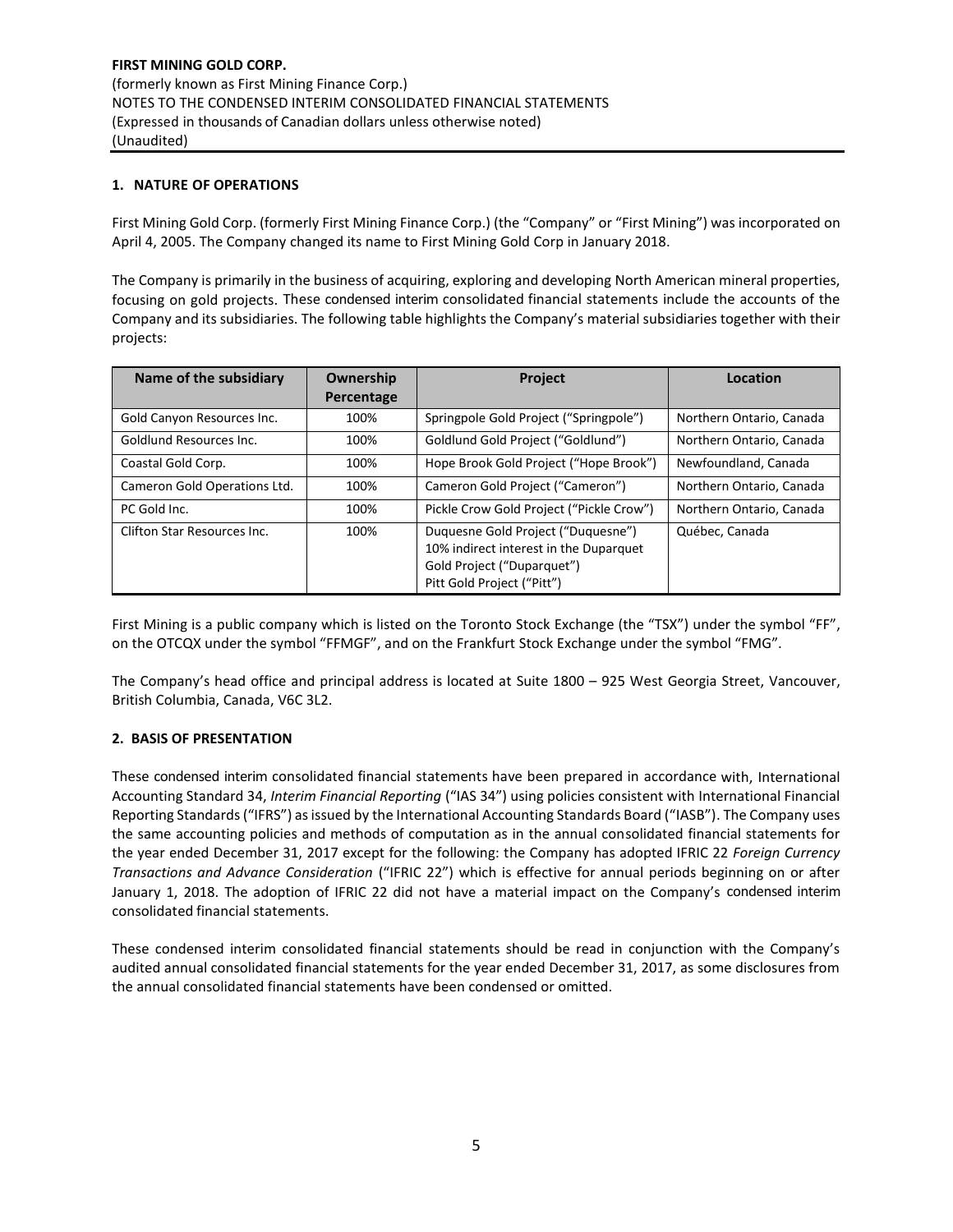## **2. BASIS OF PRESENTATION (continued)**

These condensed interim consolidated financial statements have been prepared on a historical cost basis, except for financial instruments classified as fair value through profit and loss or fair value through other comprehensive income (loss), which are stated at their fair value. The condensed interim consolidated financial statements are presented in thousands of Canadian dollars unless otherwise noted. The functional currency of the Company's Canadian entities is the Canadian dollar while the functional currency of the Company's non-Canadian subsidiaries is the US dollar.

The use of judgments, estimates and assumptions affects the application of accounting policies and the reported amounts of assets and liabilities, income and expense. Actual results may differ from these estimates.

These consolidated annual financial statements were approved by the Board of Directors on May 4, 2018.

#### **3. MARKETABLE SECURITIES**

The movements in marketable securities during the three months ended March 31, 2018 and year ended December 31, 2017 are summarized as follows:

|                                           | <b>Silver One</b><br>Resources Inc.        | <b>Other Marketable</b><br><b>Securities</b> | <b>Total</b> |
|-------------------------------------------|--------------------------------------------|----------------------------------------------|--------------|
| Balance as at December 31, 2017           | $2,280$ \$                                 | 1,997                                        | 4,277        |
| Loss recorded in other comprehensive loss | (240)                                      | 218                                          | (22)         |
| Balance as at March 31, 2018              | 2.040                                      | 2,215                                        | 4,255        |
|                                           | <b>Silver One</b><br><b>Resources Inc.</b> | <b>Other Marketable</b><br>Securities        | <b>Total</b> |

|                                           | <b>Resources Inc.</b> | <b>Securities</b> |          |
|-------------------------------------------|-----------------------|-------------------|----------|
| Balance as at December 31, 2016           | $5,280$ \$            | 567 S             | 5,847    |
| Purchases                                 |                       | 1.829             | 1,829    |
| Loss recorded in other comprehensive loss | (3,000)               | (399)             | (3, 399) |
| Balance as at December 31, 2017           | 2.280                 | 1.997             | 4.277    |

The Company holds marketable securities as strategic investments and has less than 10% equity interest in each of the investees.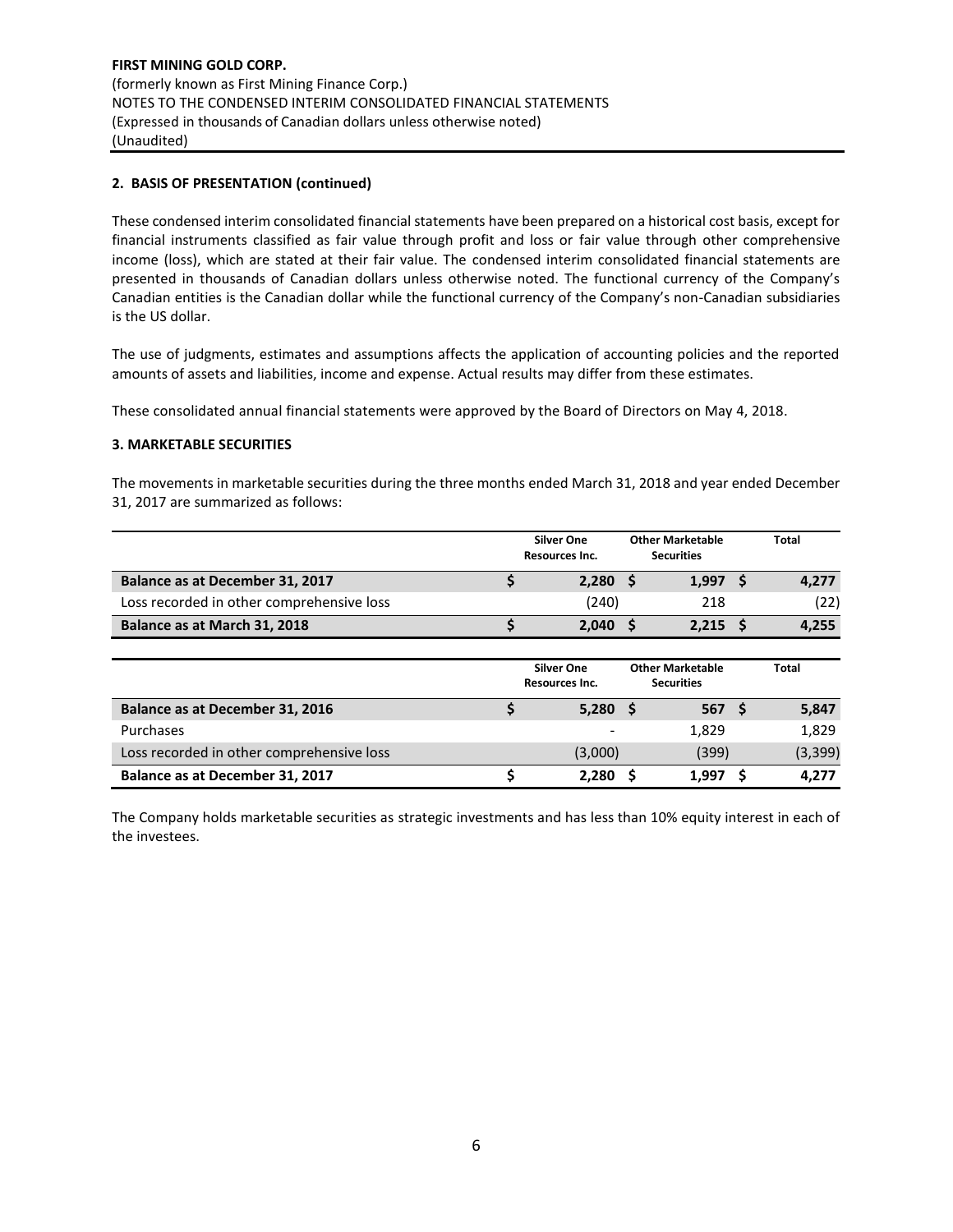## **4. MINERAL PROPERTIES**

As at March 31, 2018 and December 31, 2017, the Company has capitalized the following acquisition, exploration and evaluation costs on its mineral properties:

|                       | <b>Balance</b><br>December 31, 2017 | Acquisition                    | Concessions,<br>taxes, and<br>royalties | Wages and<br>salaries | Drilling,<br>exploration,<br>and technical<br>consulting | Assaying, field<br>supplies, and<br>environmental | Travel and<br>other<br>expenditures | Total<br>expenditures | Currency<br>translation<br>adjustments | <b>Balance</b><br>March 31, 2018 |
|-----------------------|-------------------------------------|--------------------------------|-----------------------------------------|-----------------------|----------------------------------------------------------|---------------------------------------------------|-------------------------------------|-----------------------|----------------------------------------|----------------------------------|
| Springpole            | $\zeta$<br>70,398                   | \$<br>$\overline{\phantom{a}}$ | Ŝ.<br>45                                | \$<br>456             | Ŝ.<br>305                                                | Ŝ.<br>125                                         | Ŝ.<br>262                           | Ś.<br>1,193           | \$<br>$\overline{\phantom{a}}$         | \$<br>71,591                     |
| Goldlund              | 93,807                              | $\sim$                         | $\overline{2}$                          | 445                   | 656                                                      | 305                                               | 104                                 | 1,512                 | $\overline{\phantom{a}}$               | 95,319                           |
| Hope Brook            | 18,665                              | $\overline{\phantom{a}}$       | 121                                     | 190                   | 29                                                       | 67                                                | 8                                   | 415                   | $\overline{\phantom{a}}$               | 19,080                           |
| Cameron               | 26,676                              | $\sim$                         | 31                                      | 124                   | 2                                                        | 8                                                 |                                     | 167                   | $\overline{\phantom{a}}$               | 26,843                           |
| <b>Pickle Crow</b>    | 16,496                              | $\overline{\phantom{a}}$       | 37                                      | 18                    | $\overline{2}$                                           | $\overline{\phantom{a}}$                          | $\mathbf{1}$                        | 58                    | $\overline{\phantom{a}}$               | 16,554                           |
| Duquesne              | 5,053                               | $\sim$                         | $\overline{a}$                          | 4                     | $\overline{1}$                                           |                                                   | $\overline{\phantom{a}}$            | q                     | $\overline{\phantom{a}}$               | 5,062                            |
| Pitt                  | 2,080                               | $\overline{\phantom{a}}$       |                                         |                       |                                                          |                                                   | $\overline{\phantom{a}}$            |                       | $\overline{\phantom{a}}$               | 2,080                            |
| Others <sup>(1)</sup> | 2,515                               | $\overline{\phantom{a}}$       |                                         |                       | $\mathbf{1}$                                             | $\overline{2}$                                    | $\overline{\phantom{a}}$            | 3                     | $\overline{\phantom{a}}$               | 2,518                            |
| <b>Canada Total</b>   | Ś.<br>235,690                       | \$<br>$\overline{\phantom{a}}$ | \$<br>240                               | 1,237<br>S            | 996<br>S                                                 | 507<br>S                                          | 377<br>S                            | Ś.<br>3,357           | \$<br>$\overline{\phantom{a}}$         | 239,047                          |
| Miranda               | 810                                 | $\sim$                         | 48                                      | 15                    | $\overline{2}$                                           |                                                   | $\overline{\phantom{a}}$            | 66                    | 24                                     | 900                              |
| Socorro               | 782                                 | $\overline{\phantom{a}}$       | 107                                     | 4                     |                                                          |                                                   | ٠                                   | 111                   | 24                                     | 917                              |
| San Ricardo           | 969                                 | $\sim$                         | 140                                     | $\overline{2}$        |                                                          |                                                   |                                     | 143                   | 30                                     | 1,142                            |
| Others $(2)$          | 922                                 | $\overline{\phantom{a}}$       | 198                                     | 15                    |                                                          |                                                   | $\overline{\phantom{a}}$            | 220                   | 30 <sup>°</sup>                        | 1,172                            |
| <b>Mexico Total</b>   | \$<br>$3,483$ \$                    | $\overline{\phantom{a}}$       | \$<br>493                               | 36<br>\$.             | 9<br>S                                                   | .s<br>1                                           | S                                   | 540<br>Ŝ              | \$<br>108                              | 4,131                            |
| <b>USA</b>            | 698                                 | $\overline{\phantom{a}}$       |                                         |                       |                                                          |                                                   | -                                   |                       | 19                                     | 717                              |
| Total                 | \$<br>239,871 \$                    | $\overline{\phantom{0}}$       | \$<br>733                               | 1,273<br>S            | 1,005<br>S                                               | 508<br>Ŝ                                          | 378<br>\$.                          | -\$<br>3,897          | \$<br>$127 \mid 5$                     | 243,895                          |

|                       | <b>Balance</b><br>December 31, 2016 | Acquisition              | Concessions,<br>taxes, and<br>royalties | Wages and<br>salaries    | Drilling,<br>exploration,<br>and technical<br>consulting | Assaying, field<br>supplies, and<br>environmental | Travel and<br>other<br>expenditures | Total<br>expenditures | Currency<br>translation<br>adjustments | <b>Balance</b><br>December 31, 2017 |
|-----------------------|-------------------------------------|--------------------------|-----------------------------------------|--------------------------|----------------------------------------------------------|---------------------------------------------------|-------------------------------------|-----------------------|----------------------------------------|-------------------------------------|
| Springpole            | \$<br>68,121                        | $\zeta$<br>243           | \$<br>315                               | \$<br>443                | 462<br>Ś.                                                | Ŝ.<br>357                                         | 457<br>Ś.                           | $\zeta$<br>2,034      | Ŝ.<br>$\overline{\phantom{a}}$         | $\zeta$<br>70,398                   |
| Goldlund              | 85,103                              | 1,196                    | 3                                       | 581                      | 4,173                                                    | 2,125                                             | 626                                 | 7,508                 | $\blacksquare$                         | 93,807                              |
| Hope Brook            | 17,595                              | $\overline{\phantom{a}}$ | 21                                      | 186                      | 397                                                      | 182                                               | 284                                 | 1,070                 | $\overline{\phantom{a}}$               | 18,665                              |
| Cameron               | 26,017                              |                          | 38                                      | 108                      | 174                                                      | 300                                               | 39                                  | 659                   | $\overline{\phantom{a}}$               | 26,676                              |
| <b>Pickle Crow</b>    | 15,821                              | 180                      | 63                                      | 24                       | 313                                                      | 69                                                | 26                                  | 495                   | $\sim$                                 | 16,496                              |
| Duquesne              | 5,023                               |                          |                                         | ٠                        | 23                                                       | 4                                                 |                                     | 30                    | $\overline{\phantom{a}}$               | 5,053                               |
| Pitt                  | 2,074                               | $\sim$                   | $\blacksquare$                          | ٠                        | 5                                                        | $\overline{1}$                                    | -                                   | 6                     | $\overline{\phantom{a}}$               | 2,080                               |
| Others <sup>(1)</sup> |                                     | 2,500                    | $\overline{2}$                          | ٠                        | 10                                                       | 3                                                 | ٠                                   | 15                    | $\overline{\phantom{a}}$               | 2,515                               |
| <b>Canada Total</b>   | 219,754<br>Ś.                       | Ś.<br>4,119              | Ś<br>443                                | 1,342<br>Ś               | 5,557<br>\$.                                             | Ŝ.<br>3,041                                       | 1,434<br>Ŝ.                         | 11,817<br>Ŝ           | Ŝ.<br>$\overline{\phantom{a}}$         | Ś<br>235,690                        |
| Miranda               | 760                                 |                          | 76                                      | ٠                        | 24                                                       | 2                                                 | ٠                                   | 102                   | (52)                                   | 810                                 |
| Socorro               | 712                                 | $\overline{\phantom{a}}$ | 112                                     | $\overline{\phantom{a}}$ | 8                                                        |                                                   | -                                   | 120                   | (50)                                   | 782                                 |
| San Ricardo           | 829                                 | $\overline{\phantom{a}}$ | 191                                     | ٠                        | 4                                                        | 1                                                 | 3                                   | 199                   | (59)                                   | 969                                 |
| Others $(2)$          | 703                                 |                          | 245                                     | ۰                        | 23                                                       |                                                   | $\overline{2}$                      | 271                   | (52)                                   | 922                                 |
| <b>Mexico Total</b>   | Ś<br>3,004                          | \$.                      | 624<br>Ŝ                                | \$.                      | 59                                                       | \$.<br>4                                          | 5.<br>\$.                           | 692<br>\$.            | $(213)$ \$<br>Ŝ                        | 3,483                               |
| <b>USA</b>            | 703                                 |                          | 39                                      |                          |                                                          |                                                   |                                     | 40                    | (45)                                   | 698                                 |
| Total                 | 223,461                             | \$<br>4,119              | \$.<br>1,106                            | \$<br>1,342              | 5,616<br>S                                               | 3,045<br>S                                        | 1,440<br>Ś.                         | 12,549<br>\$.         | $(258)$ \$<br>-S                       | 239,871                             |

(1) Other mineral properties in Canada as at March 31, 2018 and December 31, 2017 include the mining claims located in the Township of Duparquet, Quebéc, which are near the Company's Duquesne gold project and the Duparquet gold project (in which the Company holds a 10% indirect interest).

(2) Other mineral properties in Mexico as at March 31, 2018 and December 31, 2017 include Puertecitos, Los Tamales, Margaritas, Geranio, El Apache, El Roble, Batacosa, Lachatao and Montana Negra.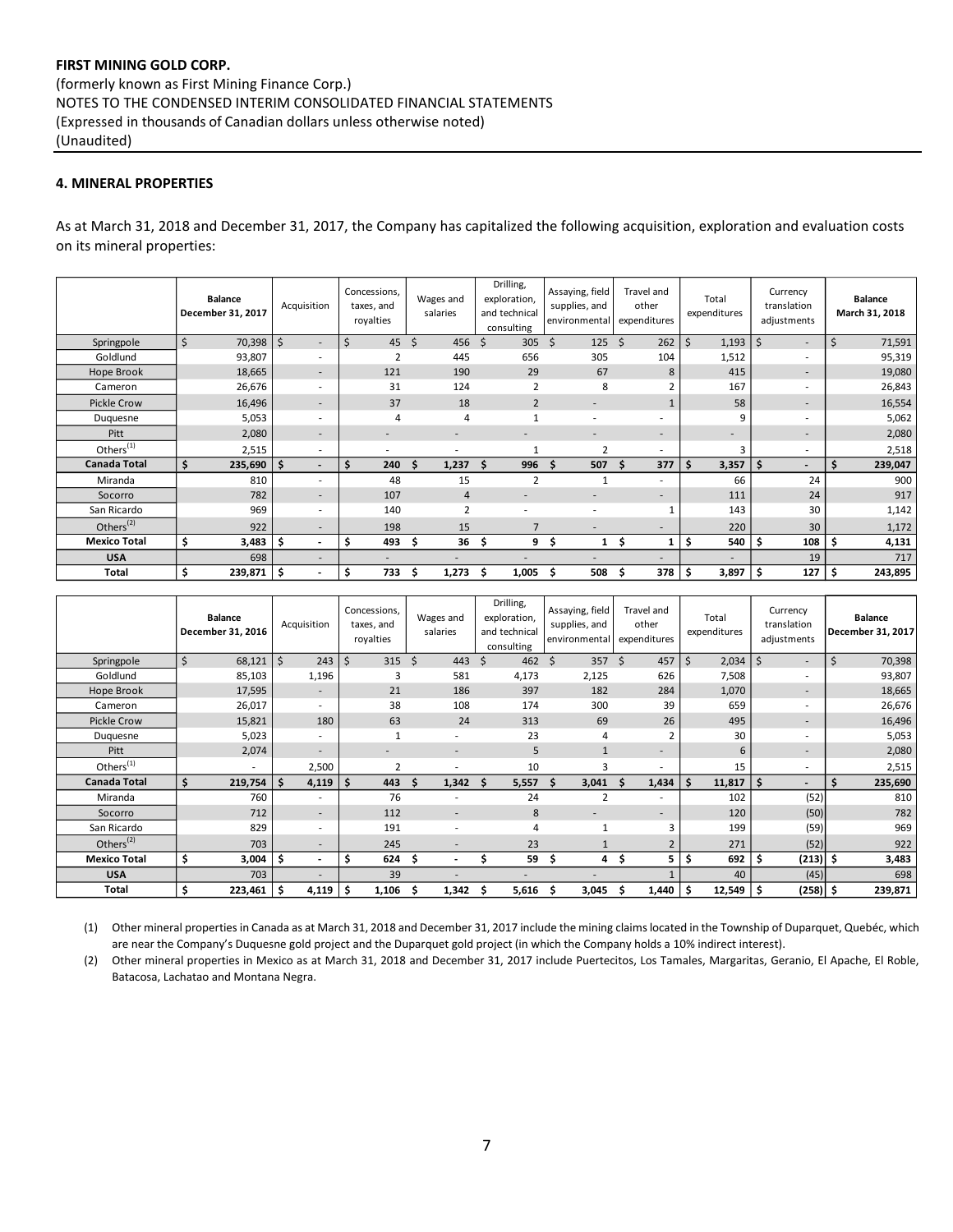## **5. MINERAL PROPERTY INVESTMENTS**

The Company, through its subsidiary Clifton Star Resources Inc., has a 10% equity interest in the shares of Beattie Gold Mines Ltd., 2699681 Canada Ltd., and 2588111 Manitoba Ltd which directly or indirectly own various mining concessions and surface rights, collectively known as the Duparquet gold project. During the period ended March 31, 2018, there was no material change in the fair value of these investments (Note 11).

## **6. ACCOUNTS PAYABLE AND ACCRUED LIABILITIES**

| Category                  | March 31, |            |  | December 31, |  |  |
|---------------------------|-----------|------------|--|--------------|--|--|
|                           |           | 2018       |  | 2017         |  |  |
| Accounts payable          |           | $1,078$ \$ |  | 840          |  |  |
| Other accrued liabilities |           | 343        |  | 243          |  |  |
| <b>Total</b>              |           | 1,421      |  | 1,083        |  |  |

#### **7. SHARE CAPITAL**

#### **a) Authorized**

Unlimited number of common shares with no par value. Unlimited number of preferred shares with no par value.

#### **b) Issued and Fully Paid**

Common shares: 557,471,616 (December 31, 2017 – 552,547,616). Preferred shares: nil (December 31, 2017 – nil).

#### **c) Warrants**

The movements in warrants during the three months ended March 31, 2018 and year ended December 31, 2017 are summarized as follows:

|                                 | <b>Number</b> | Weighted average<br>exercise price<br>(in dollars) |
|---------------------------------|---------------|----------------------------------------------------|
| Balance as at December 31, 2016 | 50,938,672 \$ | 0.80                                               |
| Warrants exercised              | (1, 245, 263) | 0.19                                               |
| Balance as at December 31, 2017 | 49,693,409    | 0.81                                               |
| Warrants exercised              | (4,760,000)   | 0.17                                               |
| Balance as at March 31, 2018    | 44,933,409    | 0.88                                               |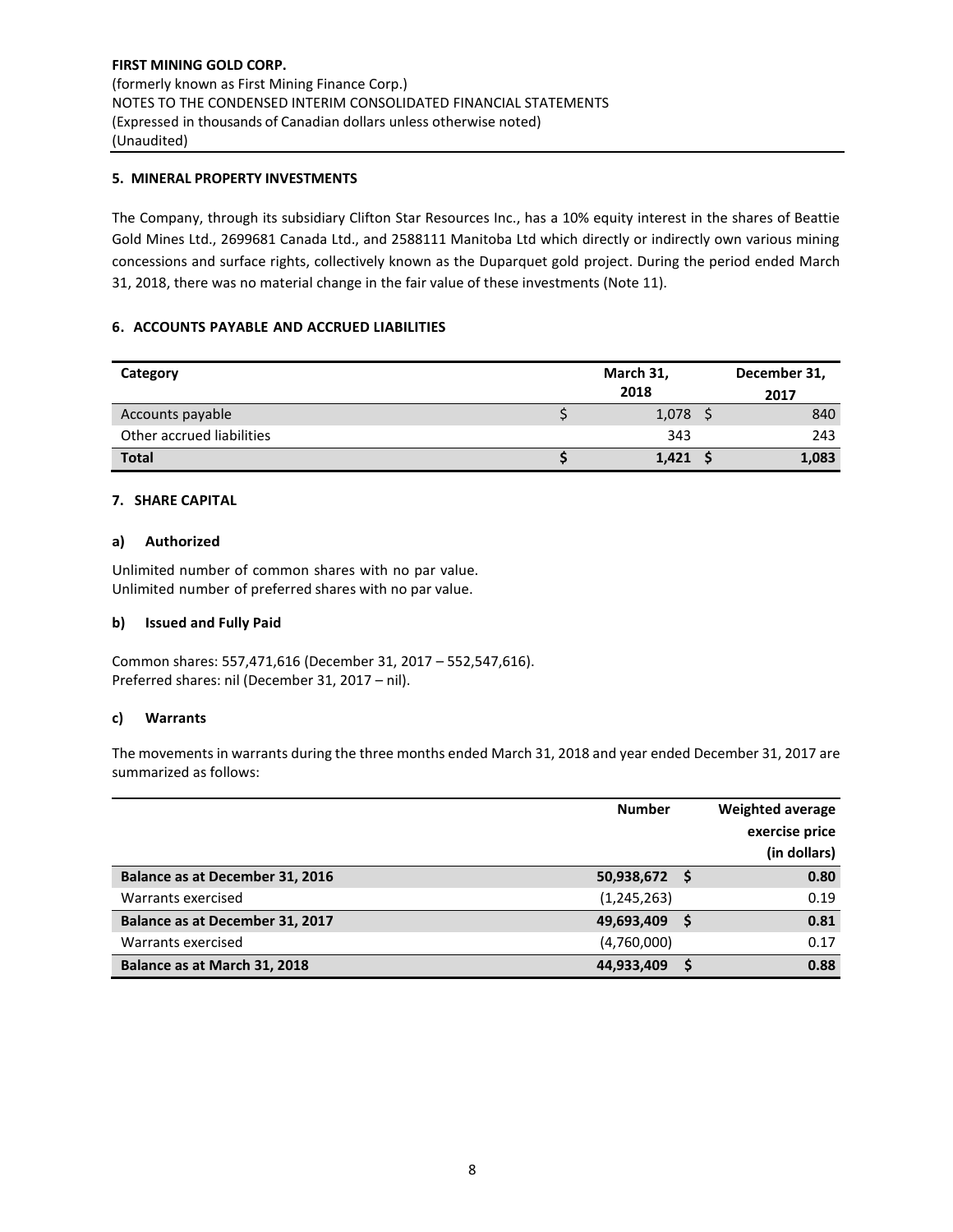## **7. SHARE CAPITAL (continued)**

| <b>Exercise price</b> | <b>Number of warrants</b><br>outstanding | <b>Weighted average</b><br>exercise price<br>(in dollars) | <b>Weighted average</b><br>remaining life (years) |
|-----------------------|------------------------------------------|-----------------------------------------------------------|---------------------------------------------------|
| $$0.01 - 0.50$        | 7,019,224                                | \$0.45                                                    | 1.46                                              |
| $$0.51 - 1.00$        | 21,039,185                               | 0.85                                                      | 0.21                                              |
| $$1.01 - 1.50$        | 16,875,000                               | 1.10                                                      | 1.35                                              |
|                       | 44,933,409                               | \$0.88                                                    | 0.83                                              |

The following table summarizes information about the warrants outstanding as at March 31, 2018:

#### **d) Stock Options**

The Company has adopted a stock option plan that allows for the granting of incentive stock options to Directors, Officers, employees and certain consultants of the Company for up to 10% of the Company's issued and outstanding common shares. Stock options granted under the plan may be subject to vesting provisions as determined by the Board of Directors. All options granted and outstanding are fully vested and exercisable, with the exception of the grants for certain employees in accordance with TSX regulations.

The movements in stock options during the three months ended March 31, 2018 and year ended December 31, 2017 are summarized as follows:

|                                 | <b>Number</b> |     | <b>Weighted average</b><br>exercise price<br>(in dollars) |
|---------------------------------|---------------|-----|-----------------------------------------------------------|
| Balance as at December 31, 2016 | 24,440,617    | \$. | 0.67                                                      |
| Granted - February 10, 2017     | 10,630,000    |     | 0.85                                                      |
| Granted - March 13, 2017        | 250,000       |     | 0.95                                                      |
| Granted - September 25, 2017    | 150,000       |     | 0.66                                                      |
| Granted - October 16, 2017      | 150,000       |     | 0.62                                                      |
| Options exercised               | (4, 162, 617) |     | 0.43                                                      |
| Options expired                 | (850,000)     |     | 1.65                                                      |
| Balance as at December 31, 2017 | 30,608,000    | -\$ | 0.74                                                      |
| Granted - January 15, 2018      | 9,575,000     |     | 0.60                                                      |
| Options exercised               | (164,000)     |     | 0.16                                                      |
| Balance as at March 31, 2018    | 40,019,000    | S   | 0.71                                                      |

The weighted average closing share price at the date of exercise for the three months ended March 31, 2017 was \$0.51 (December 31, 2017 – \$0.72)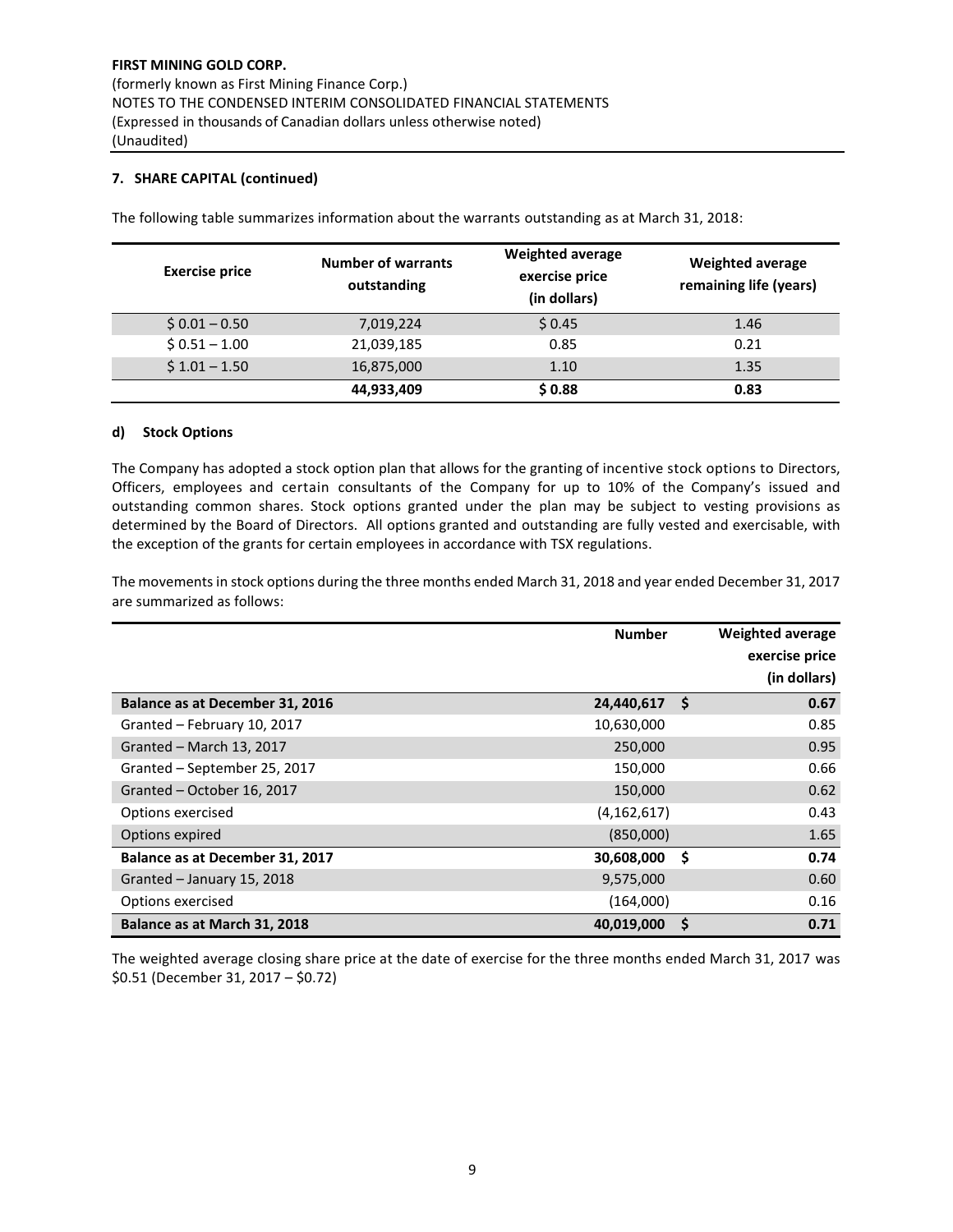## **7. SHARE CAPITAL (continued)**

|                          |                      | <b>Options Outstanding</b>                                | <b>Options Exercisable</b>                       |                      |                                                           |                                                  |  |
|--------------------------|----------------------|-----------------------------------------------------------|--------------------------------------------------|----------------------|-----------------------------------------------------------|--------------------------------------------------|--|
| <b>Exercise</b><br>price | Number of<br>options | <b>Weighted average</b><br>exercise price<br>(in dollars) | Weighted<br>average<br>remaining life<br>(Years) | Number of<br>options | <b>Weighted average</b><br>exercise price<br>(in dollars) | Weighted<br>average<br>remaining life<br>(years) |  |
| $$0.01 - 0.50$           | 6,044,000            | \$0.37                                                    | 2.04                                             | 6,044,000            | \$0.37                                                    | 2.04                                             |  |
| $$0.51 - 1.00$           | 32,700,000           | 0.74                                                      | 3.38                                             | 32,325,000           | 0.74                                                      | 3.36                                             |  |
| $$1.01 - 1.50$           | 1.075.000            | 1.32                                                      | 0.02                                             | 1,075,000            | 1.32                                                      | 0.02                                             |  |
| $$1.51 - 2.00$           | ٠                    | ٠                                                         | ٠                                                | -                    | ٠                                                         | ٠                                                |  |
| $$2.01 - 2.50$           | 200,000              | 2.50                                                      | 0.02                                             | 200,000              | 2.50                                                      | 0.02                                             |  |
|                          | 40,019,000           | \$0.71                                                    | 3.07                                             | 39,644,000           | \$0.71                                                    | 3.06                                             |  |

The following table summarizes information about the stock options outstanding as at March 31, 2018:

During the three months ended March 31, 2018, there were 9,575,000 (2017 – 10,880,000) incentive stock option granted with an aggregate fair value of \$3,499 (2017 – \$5,421), or a weighted average fair value of \$0.37 per option  $(2017 - $0.50)$ .

Certain incentive stock options granted were directly attributable to exploration and evaluation expenditures on mineral properties and were therefore capitalized to mineral properties. In addition, certain incentive stock options were subject to vesting provisions. These two factors result in differences between the aggregate fair value of incentive stock options granted and total share-based payments expense during the periods. Total share-based payments expense during the periods ended March 31, 2018 and 2017 was classified within the financial statements as follows:

|                                          | For the three months ended<br>March 31, |       |    |       |  |  |  |
|------------------------------------------|-----------------------------------------|-------|----|-------|--|--|--|
| <b>Statements of Net Loss:</b>           |                                         | 2018  |    | 2017  |  |  |  |
| General and administration               |                                         | 1,828 | -S | 3,400 |  |  |  |
| Exploration and evaluation               |                                         | 89    |    | 1,072 |  |  |  |
| Investor relations and marketing         |                                         | 383   |    | 584   |  |  |  |
| Corporate development and due diligence  |                                         | 228   |    | 238   |  |  |  |
| <b>Subtotal</b>                          |                                         | 2,528 | -S | 5,294 |  |  |  |
| <b>Statements of Financial Position:</b> |                                         |       |    |       |  |  |  |
| Mineral properties                       |                                         | 888   |    |       |  |  |  |
| <b>Total</b>                             |                                         | 3,416 | S  | 5,294 |  |  |  |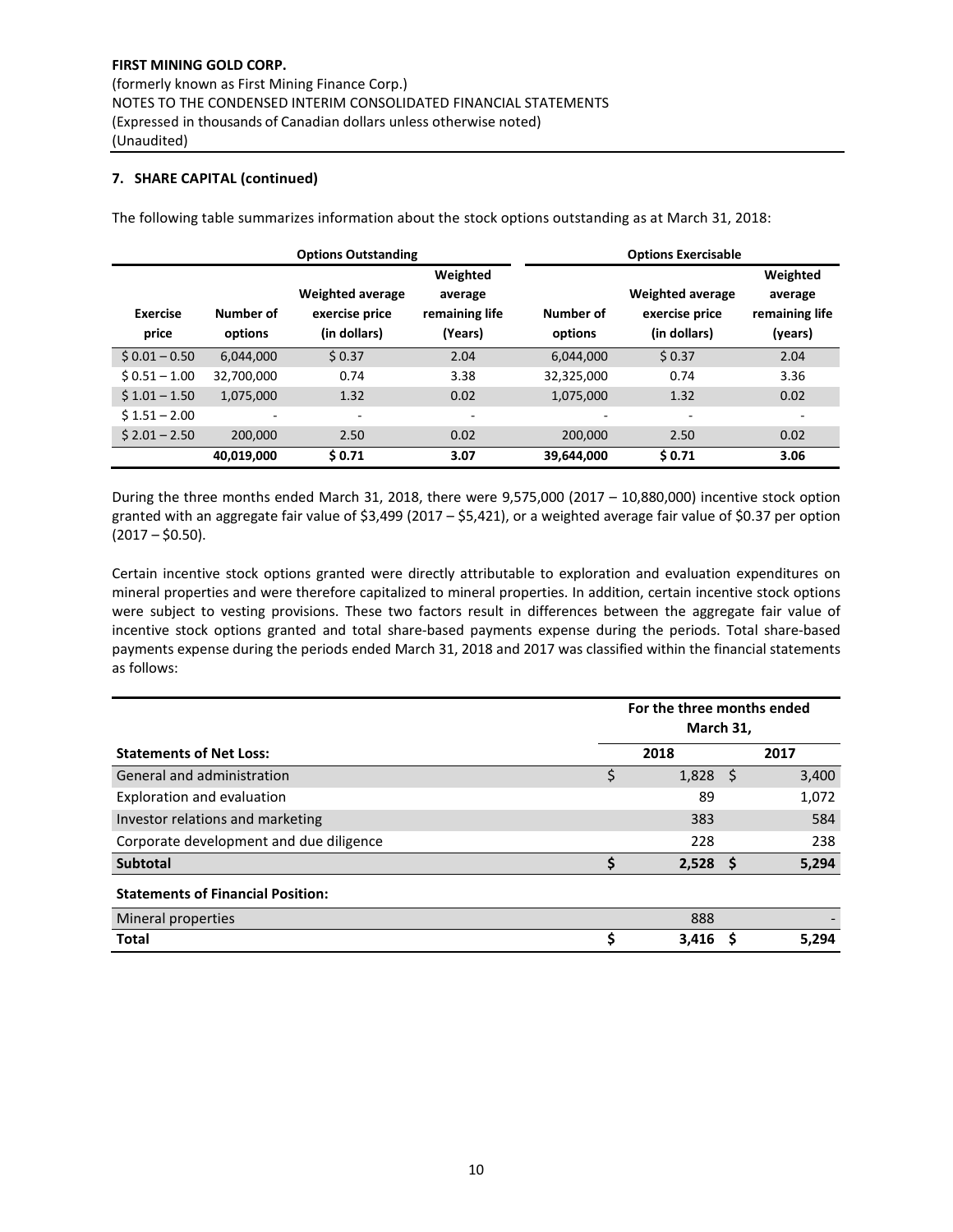## **7. SHARE CAPITAL (continued)**

The fair value of the stock options recognized in the period has been estimated using the Black-Scholes option pricing model with the following weighted average assumptions:

|                                        | Three months ended<br>March 31, 2018 | Year ended<br>December 31, 2017 |
|----------------------------------------|--------------------------------------|---------------------------------|
| Risk-free interest rate                | 1.60%                                | 1.45%                           |
| Share price at grant date (in dollars) | \$0.60                               | \$0.85                          |
| Exercise price (in dollars)            | \$0.60                               | \$0.85                          |
| Expected life                          | 5.00 years                           | 5.00 years                      |
| Expected volatility $(1)$              | 74.14%                               | 70.45%                          |
| Expected dividend yield                | Nil                                  | Nil                             |

(1) The computation of expected volatility was based on the historical volatility of comparable companies from a representative peer group of publicly traded mineral exploration companies.

#### **8. EXPENDITURES**

Components of the Company's functional expenditure categories are as follows:

|                                                     | For the three months ended March 31, 2018 |                                      |                                                              |                                               |              |  |  |  |  |  |
|-----------------------------------------------------|-------------------------------------------|--------------------------------------|--------------------------------------------------------------|-----------------------------------------------|--------------|--|--|--|--|--|
|                                                     | <b>General and</b><br>administration      | <b>Exploration and</b><br>evaluation | <b>Investor relations</b><br>and marketing<br>communications | Corporate<br>development and<br>due diligence | <b>Total</b> |  |  |  |  |  |
| Administrative and office                           | Ś<br>93                                   | S.<br>30                             | Ŝ.<br>12                                                     | Ŝ.<br>$\overline{2}$                          | Ś.<br>137    |  |  |  |  |  |
| Depreciation (non-cash)                             | 2                                         | 52                                   |                                                              |                                               | 54           |  |  |  |  |  |
| Consultants                                         | 7                                         | 18                                   |                                                              |                                               | 25           |  |  |  |  |  |
| Exploration and evaluation                          |                                           |                                      |                                                              |                                               |              |  |  |  |  |  |
| Investor relations and<br>marketing communications  |                                           | $\overline{2}$                       | 214                                                          |                                               | 218          |  |  |  |  |  |
| Professional fees                                   | 77                                        |                                      |                                                              |                                               | 77           |  |  |  |  |  |
| Salaries and Directors fees                         | 346                                       | 38                                   | 94                                                           | 85                                            | 563          |  |  |  |  |  |
| Share-based payments<br>$(non-cash)$ (Note $7(d)$ ) | 1,828                                     | 89                                   | 383                                                          | 228                                           | 2,528        |  |  |  |  |  |
| Transfer agent and filing fees                      | 50                                        |                                      |                                                              |                                               | 50           |  |  |  |  |  |
| Travel and accommodation                            | 32                                        | 38                                   | 33                                                           | 11                                            | 114          |  |  |  |  |  |
| Total                                               | \$<br>2,436                               | S<br>268                             | \$<br>736                                                    | Ŝ.<br>327                                     | S<br>3,767   |  |  |  |  |  |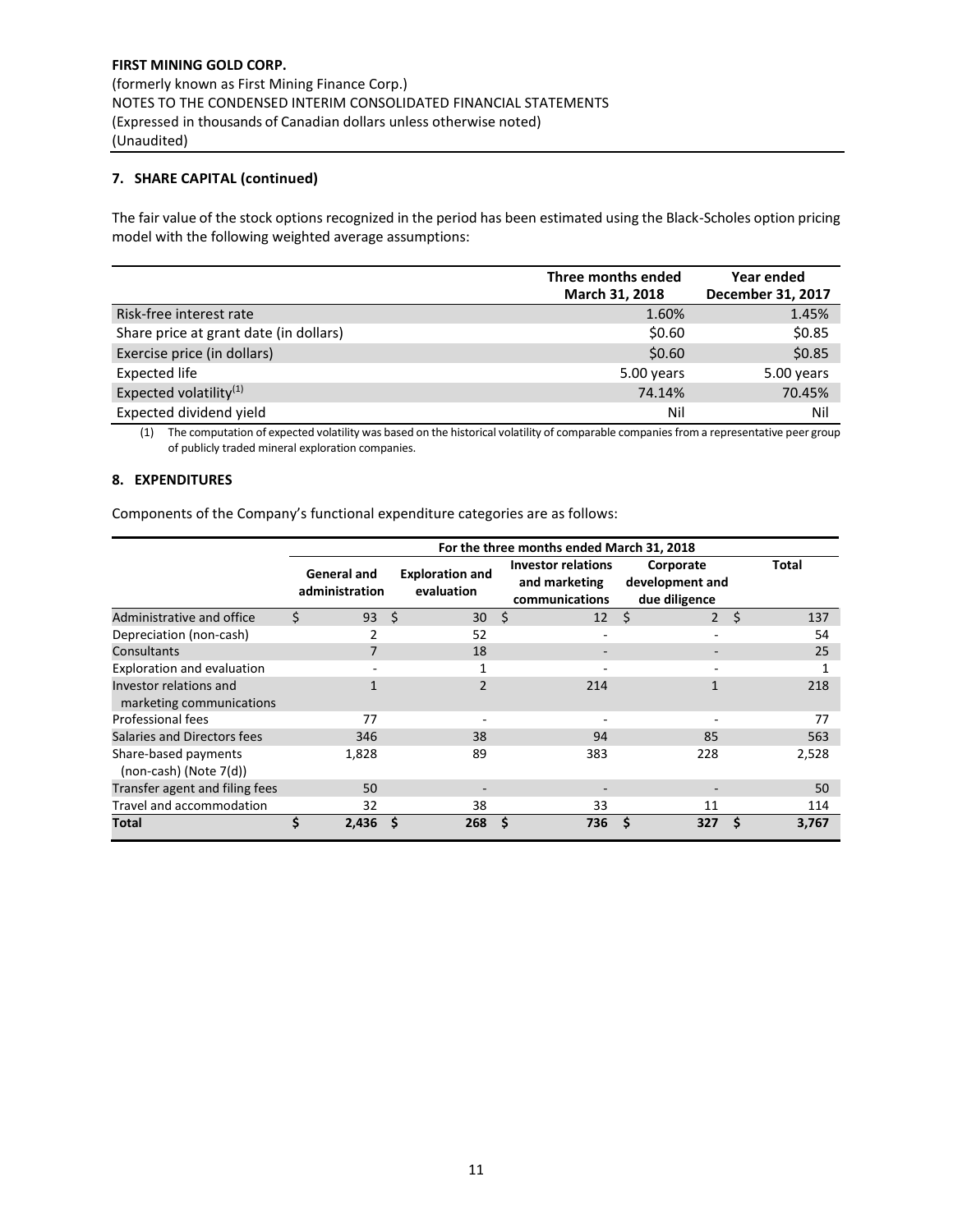(formerly known as First Mining Finance Corp.) NOTES TO THE CONDENSED INTERIM CONSOLIDATED FINANCIAL STATEMENTS (Expressed in thousands of Canadian dollars unless otherwise noted) (Unaudited)

## **8. EXPENDITURES (continued)**

|                                                     | For the three months ended March 31, 2017 |      |                                      |    |                                                              |                                               |    |              |  |  |
|-----------------------------------------------------|-------------------------------------------|------|--------------------------------------|----|--------------------------------------------------------------|-----------------------------------------------|----|--------------|--|--|
|                                                     | <b>General and</b><br>administration      |      | <b>Exploration and</b><br>evaluation |    | <b>Investor relations</b><br>and marketing<br>communications | Corporate<br>development and<br>due diligence |    | <b>Total</b> |  |  |
| Administrative and office                           | Ś.<br>102                                 | - \$ | $\overline{\phantom{0}}$             | \$ | $\overline{\phantom{a}}$                                     | \$<br>$\sim$                                  | \$ | 102          |  |  |
| Depreciation (non-cash)                             | 17                                        |      | 55                                   |    | ۰                                                            |                                               |    | 72           |  |  |
| Consultants                                         |                                           |      | 31                                   |    | -                                                            |                                               |    | 31           |  |  |
| Exploration and evaluation                          |                                           |      | 7                                    |    |                                                              |                                               |    |              |  |  |
| Investor relations and<br>marketing communications  |                                           |      |                                      |    | 395                                                          | 35                                            |    | 430          |  |  |
| Professional fees                                   | 189                                       |      | 40                                   |    |                                                              |                                               |    | 229          |  |  |
| Salaries and Directors fees                         | 196                                       |      | 8                                    |    | 48                                                           | 15                                            |    | 267          |  |  |
| Share-based payments<br>$(non-cash)$ (Note $7(d)$ ) | 3,400                                     |      | 1,072                                |    | 584                                                          | 238                                           |    | 5,294        |  |  |
| Transfer agent and filing fees                      | 91                                        |      |                                      |    |                                                              |                                               |    | 91           |  |  |
| Travel and accommodation                            | 35                                        |      | 52                                   |    | 51                                                           |                                               |    | 138          |  |  |
| <b>Total</b>                                        | \$<br>4,030                               |      | 1,265                                |    | 1,078                                                        | 288                                           | S  | 6,661        |  |  |

#### **9. SEGMENT INFORMATION**

The Company operates in a single reportable operating segment, being the acquisition, exploration, and development of North American mineral properties. Geographic information about the Company's non-current assets as at March 31, 2018 and December 31, 2017 is as follows:

| <b>Non-current assets</b> | March 31, 2018 | December 31, 2017 |
|---------------------------|----------------|-------------------|
| Canada                    | 239,795        | 236,456           |
| Mexico                    | 4,216          | 3,560             |
| <b>USA</b>                | 723            | 704               |
| <b>Total</b>              | 244,734        | 240,720           |

#### **10. RELATED PARTY TRANSACTIONS**

The Company's related parties are its Directors and Officers, and any companies in which they control or have significant influence. The Company incurred the following related party expenditures during the three months ended March 31, 2018 and 2017:

| Service or Item           | Three months ended March 31. |      |  |  |  |  |
|---------------------------|------------------------------|------|--|--|--|--|
|                           | 2018                         | 2017 |  |  |  |  |
| Administration and office |                              | 50   |  |  |  |  |

expenses Administration and office expenses include amounts paid to First Majestic Silver Corp. ("First Majestic"), who provide office space and some administrative services to the Company. First Majestic's President & Chief Executive Officer, Chief Financial Officer, and one Director are also Directors of the Company.

As at March 31, 2018, included in current liabilities is an amount of \$10 (December 31, 2017 - \$1) due to First Majestic for administration and office expenses.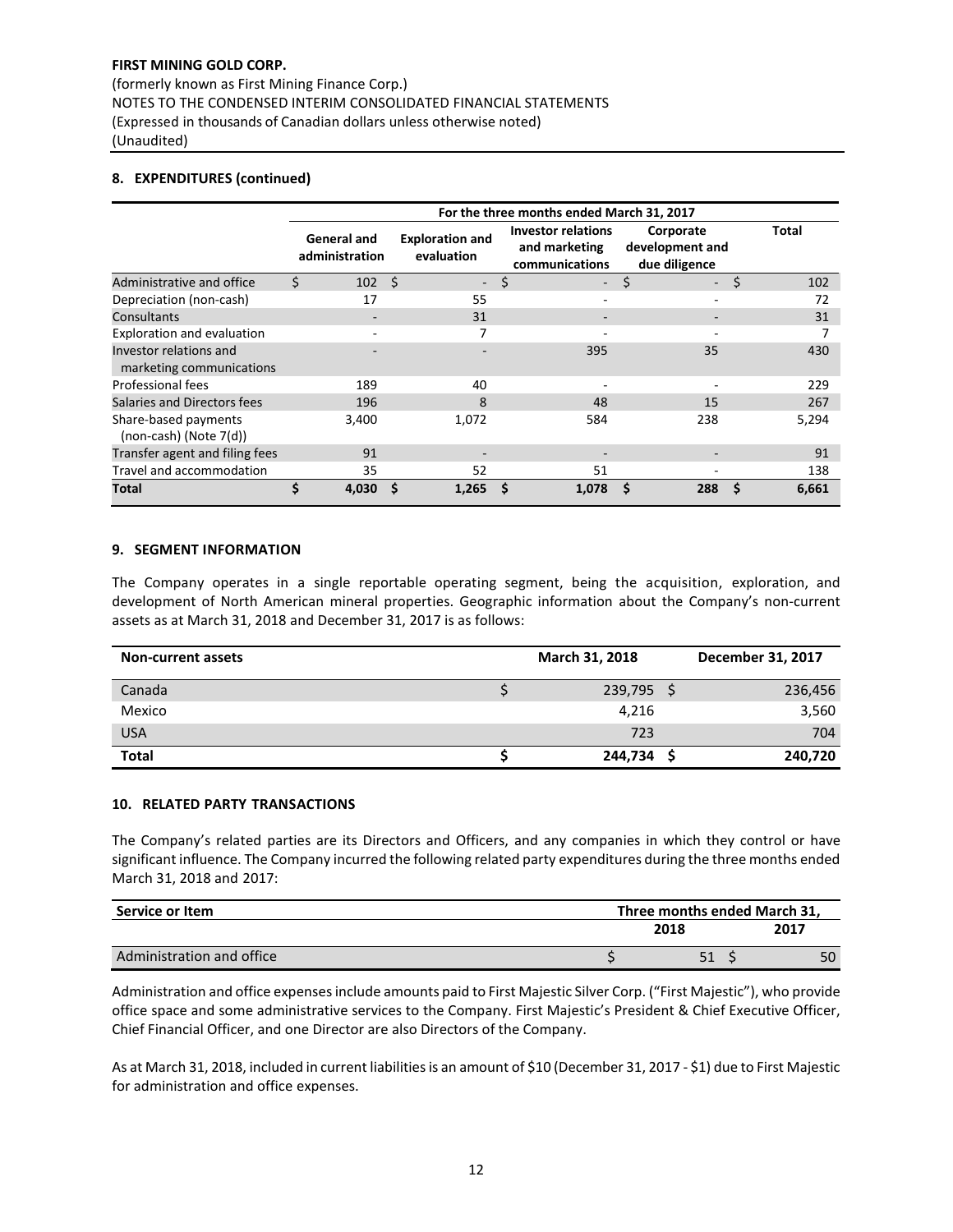## **10. RELATED PARTY TRANSACTIONS (continued)**

#### **Key Management Compensation**

Key management includes the Officers and Directors of the Company. The compensation paid or payable to key management for services during the three months ended March 31, 2018 and 2017 are as follows:

| Service or Item                 | Three months ended March 31, |       |  |       |  |
|---------------------------------|------------------------------|-------|--|-------|--|
|                                 |                              | 2018  |  | 2017  |  |
| Directors' fees                 |                              | 35    |  | 26    |  |
| Salaries and consultants' fees  |                              | 393   |  | 222   |  |
| Share-based payments (non-cash) |                              | 2,475 |  | 4,236 |  |
| <b>Total</b>                    |                              | 2.903 |  | 4.484 |  |

#### **11. FAIR VALUE**

Fair values have been determined for measurement and/or disclosure purposes based on the following methods.

The Company characterizes inputs used in determining fair value using a hierarchy that prioritizes inputs depending on the degree to which they are observable. The three levels of the fair value hierarchy are as follows:

- Level 1: fair value measurements are quoted prices (unadjusted) in active markets for identical assets or liabilities;
- Level 2: fair value measurements are those derived from inputs other than quoted prices included within level 1 that are observable for the asset or liability, either directly (i.e. as prices) or indirectly (i.e. derived from prices); and
- Level 3: fair value measurements are those derived from valuation techniques that include significant inputs for the asset or liability that are not based on observable market data (unobservable inputs).

The carrying values of cash and cash equivalents, current accounts and other receivables, and accounts payable and accrued liabilities approximated their fair values because of the short-term nature of these financial instruments. These financial instruments are classified as financial assets and liabilities at amortized cost and are reported at amortized cost.

The carrying values of non-current reclamation deposit and accounts and other receivables approximated their fair values. These financial instruments are classified as financial assets at amortized cost and are reported at amortized cost.

The carrying value of marketable securities was based on the quoted market prices of the shares as at March 31, 2018 and was therefore considered to be Level 1.

The carrying value of the mineral property investments (First Mining's 10% equity interest in three privately held companies that own the Duparquet Gold Project) was not based on observable market data and was therefore considered to be Level 3. The initial fair value of the mineral property investments was determined based on attributable pro-rata gold ounces for the Company's 10% indirect interest in the Duparquet project, which formed part of the identifiable assets from the acquisition of Clifton. Subsequently, the fair value will be reassessed at each period end. Scenarios which may result in a significant change in fair value include, among others, a change in the performance of the investee, a change in the market for the investee's future products, a change in the performance of comparable entities, a change in gold price, a change in the economic environment, or evidence from external transactions in the investee's equity. As at March 31, 2018, management concluded that there was no significant change in the fair value of the mineral property investments based on the approach described above.